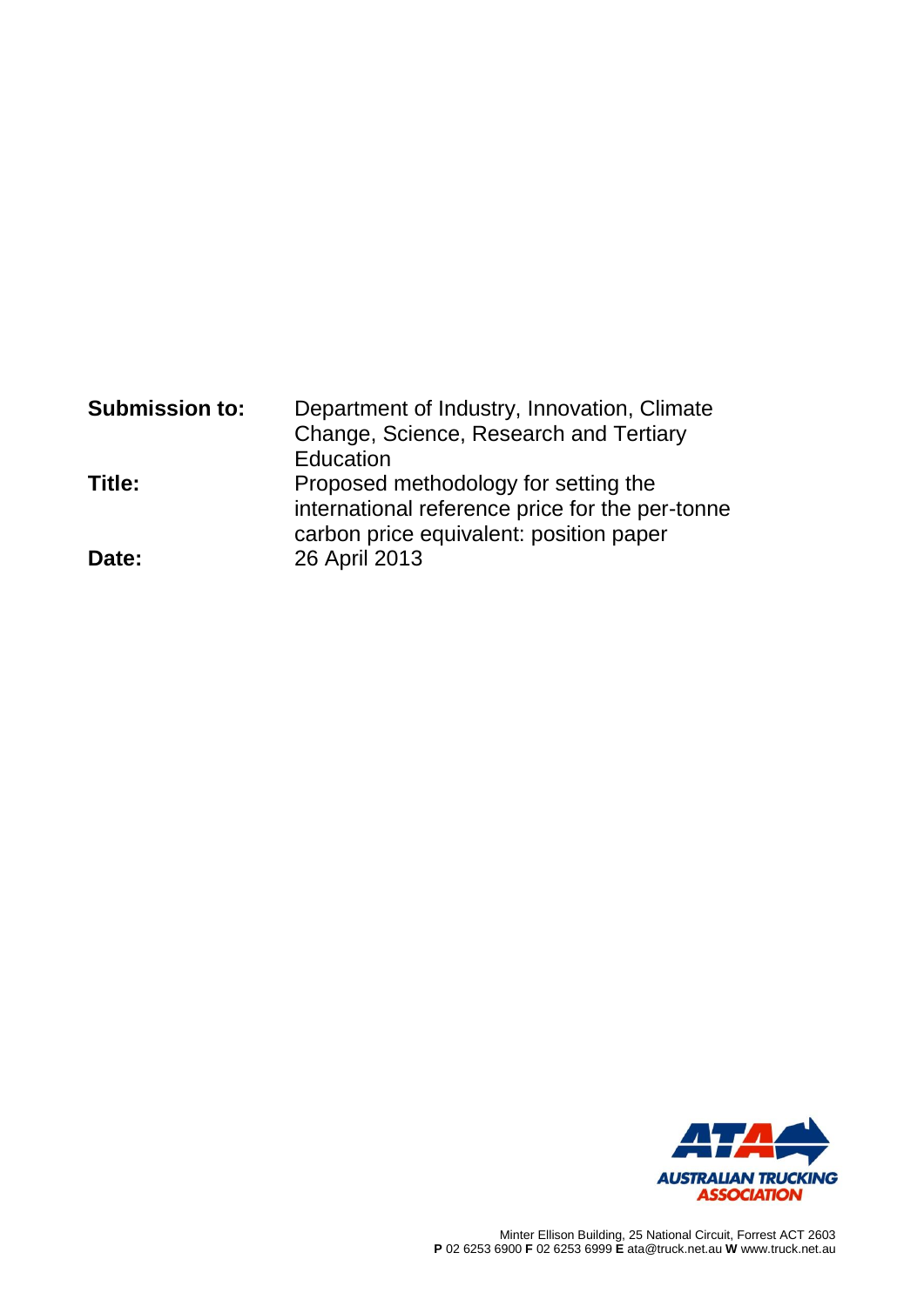# **Contents**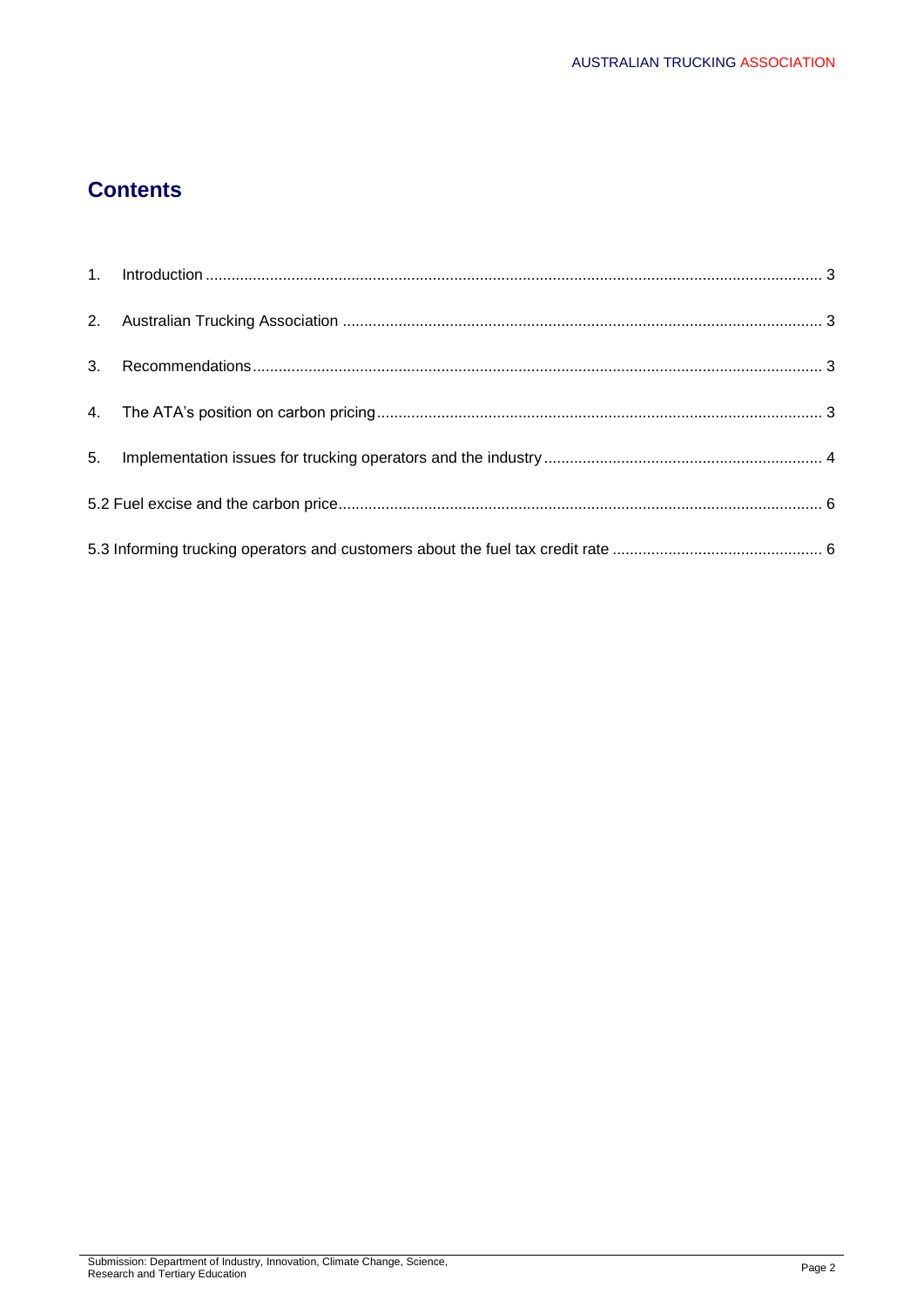# **1. Introduction**

The trucking industry is currently exempt from the carbon price; however, the Government intends to bring the heavy vehicle industry into the carbon price system from 1 July 2014.

The tax would be administered through a reduction in the fuel tax credit industry can claim through business activity systems. Once the fixed price period ends the carbon reduction amount would be determined twice a year by applying a conversion formula to the average carbon price over the previous 6 months.

The implementation section of the department's position paper presents the same issues for the trucking industry that were identified in the 2011 submission to the Department. The Department did not address these issues in 2011, nor were they addressed in the joint party inquiry into the clean energy package.

# **2. Australian Trucking Association**

The Australian Trucking Association (ATA) is the peak body that represents the trucking industry. Its members include the state and sector based trucking associations, some of the nation's largest transport companies, and businesses with leading expertise in truck technology.

In total, the ATA represents many thousands of trucking businesses, both large and small.

# **3. Recommendations**

## **Recommendation 1**

If a carbon price is to be implemented, the carbon price reduction applied to fuel tax credits should be adjusted once a year on 1 July

## **Recommendation 2**

The carbon price regulator should be required to publish the carbon price adjustment figure at least three months, and preferably six months before the 1 July adjustment takes place.

## **Recommendation 3**

The Fuel Tax Act to should be amended to provide that:

- adjustments to the road user charge take effect from 1 July each year
- the Minister for Transport shall issue the legislative instrument setting the amount of the charge by the same date the official carbon reduction figure is required to be announced.

# **4. The ATA's position on carbon pricing**

The trucking industry and its clients welcomed the current two year exemption from the carbon price. The ATA believes the trucking industry should be permanently exempt from the carbon tax because:

- 85 per cent of trucking businesses are small businesses with fewer than five employees. These businesses are entirely comparable to other small businesses exempt from the carbon price, except they happen to operate trucks weighing more than 4.5 tonnes.
- Increasing the effective price of fuel for trucking operators will increase the price of almost everything. The trucking industry carries 75 per cent of Australia's domestic freight, including every item on the shelves of every supermarket.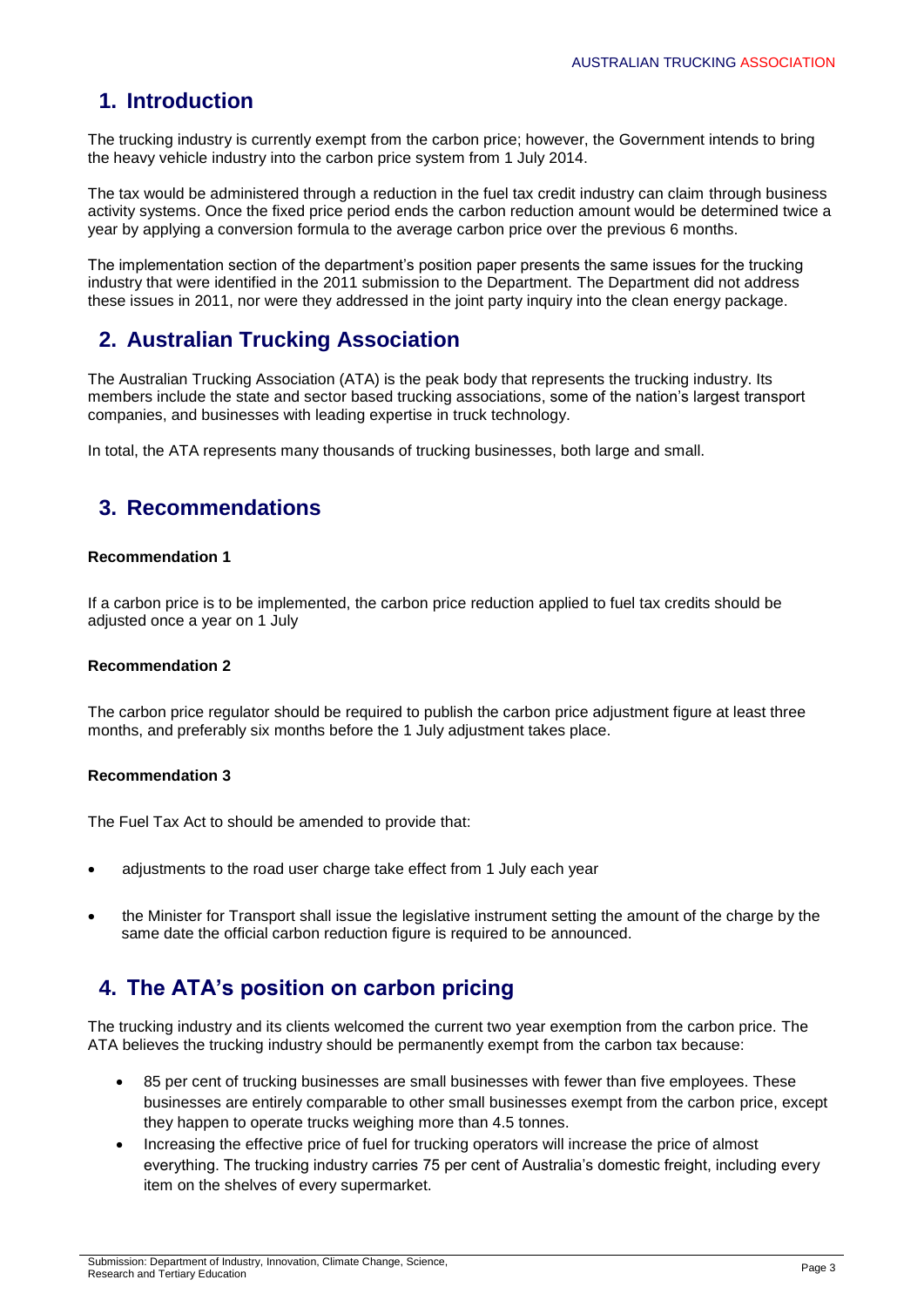- Trucking businesses face incredibly tough business conditions. Freight rates are lower in real terms than they were in the 1970s, but business costs have increased substantially
- Industry has already spent millions on improving its environmental outcomes. A report commissioned by the ATA shows $1$ :
	- the industry's greenhouse gas emissions fell 35 per cent per billion tonne kilometres between 1990 and 2011, as a result of improvements in engine technology and the use of safer trucks with greater capacity.
	- emissions of carbon monoxide, hydrocarbons, nitrogen oxides and particulates from new engines fell dramatically between 1995 and 2010. For example, particulate emissions from Euro 5 engines (mandated from 1 January 2011 for all new trucks) are 92 per cent lower than the particulate emissions from new model trucks built in 1995.

The ATA will continue to press its arguments for a permanent exemption from the proposed tax in other forums. The recommendations in this submission are premised on the Government proceeding with its existing policy.

# **5. Implementation issues for trucking operators and the industry**

### Industry contract setting

The *Fuel Tax Legislation Amendment (Clean Energy) Act 2011* and section 196 of the *Clean Energy Act 2011* set out how the amount of carbon reduction applied to fuel tax credits would be adjusted. Under the Bills, the amount of carbon reduction would be adjusted on 1 July and 1 January each year.

Under section 196 of the *Clean Energy Act 2011*, the carbon price regulator would publish the official versions of those average figures within seven days of the end of May and November.

This will give businesses about three weeks to notify their customers and adjust their rates before the effective fuel tax rate changes on 1 July or 1 January.

This would mean contract arrangements would have to change drastically for the trucking industry and its clients. It would also compromise business forecasts of turnover and profit since rates would only be stable for six months.

The trucking industry is diverse, and uses many mechanisms that are used to set freight rates and fuel surcharges. Different sectors of the industry take very different approaches to price setting. However, regardless of the sector or the mechanism for setting rates, it is very difficult for businesses to adjust their rates within the three week period envisaged by the Bills.

#### Contracting on a per job basis

The livestock transport sector commonly sets freight rates on a per-job basis between the trucking operator and the primary producer involved. Long-term contracts are not common, even among larger operators. The agreed price is often struck on the basis of what seems fair given the relationship between the transporter and the primary producer rather than on a prescribed calculation of costs and profit margins. As primary producers are in a trade-exposed industry, livestock transporters find it may take a lengthy period to persuade customers to accept an adjustment in their rate.

Such businesses need to know about carbon reduction adjustments as far ahead as possible. Ideally, those adjustments need to occur at the same time as other tax changes, so both customers and operators are focused on tax issues when they talk about the price of the next job.

#### Fixed price contracts

In some sectors of the industry, including retail distribution, many ATA and association members work on fixed price contracts. These are typically struck once a year, and require the operator to forecast how its costs will change over the period.

**.** 

Submission: Department of Industry, Innovation, Climate Change, Science, Research and Tertiary Education Page 4 1 Environmental credentials of the Australian trucking industry - Centre for International Economics Canberra & Sydney - 30 May 2011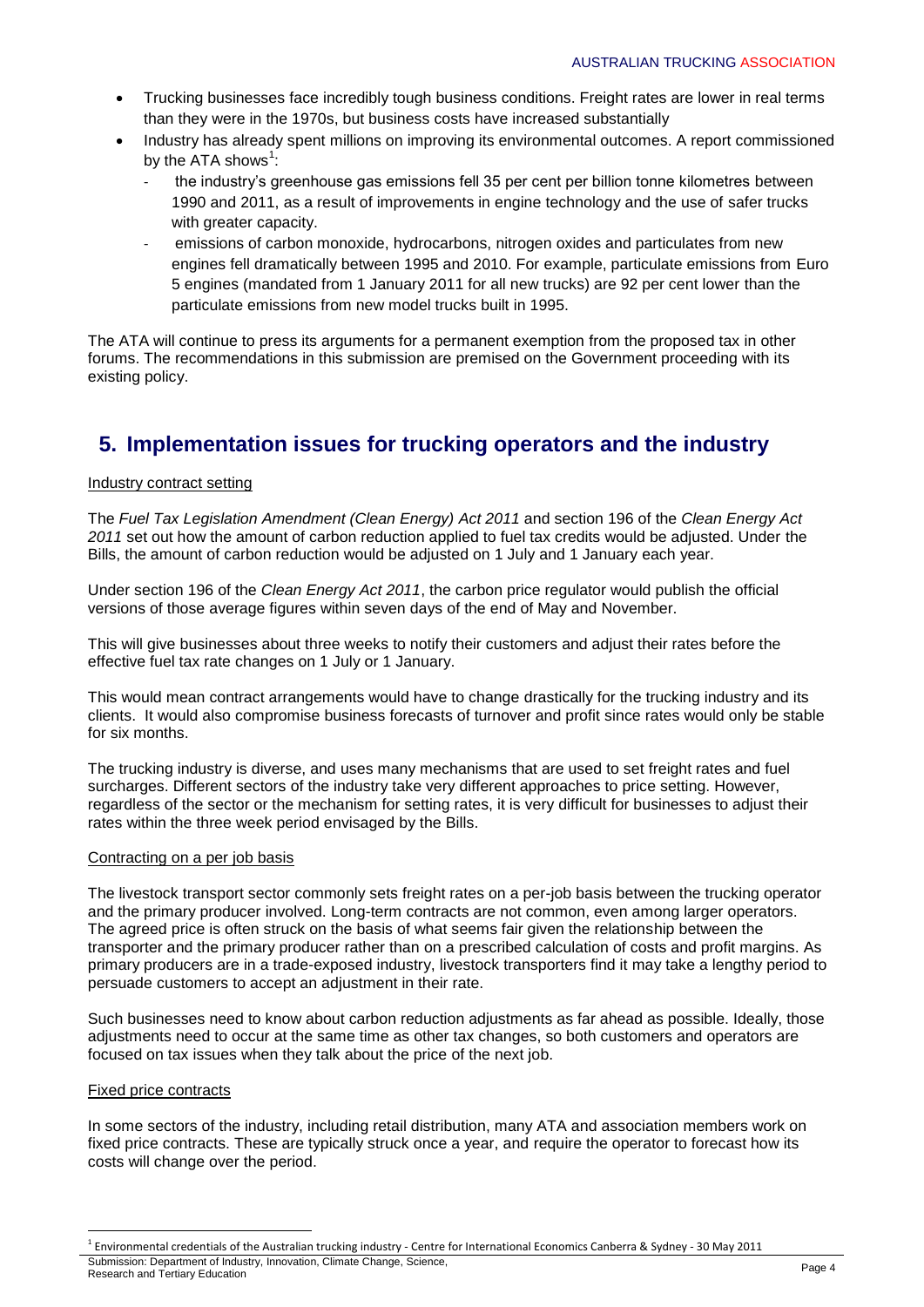For example, some retail contracts only allow price changes every six months, so the retailer can offer customers fixed prices for a foreseeable period of time. Other contracts, such as the standard terms and conditions for a well known hardware retailer, require 45 days notice of any price change and ban price changes during December-January.

### Fuel levies

Fuel levies are also used by some businesses to deal with changing fuel prices, and changes to the fuel tax credit rate. Fuel levies are typically calculated as a percentage adjustment to the contracted rate, based on the change in the price of fuel and the fuel tax credit rate, as well as the contribution of fuel to the trucking company's total costs.

Some ATA and association members adjust their fuel levies every week. Others make fortnightly or monthly adjustments. For subcontractors, fuel levies are often set by the prime contractor or even by the customer. The formulas used to determine these are not necessarily transparent.

The ATA's feedback from its members and association members is that three weeks' notice is not long enough for most businesses to secure fuel levy adjustments from their customers.

#### Arbitrated freight rates

Finally, state legislation which dictates contract practices of owner drivers should be taken into account by the Department. NSW, Victoria and Western Australia have laws in place that regulate owner drivers. The Victorian and Western Australian laws set guideline rates; the NSW system involves the arbitration of awardlike contract determinations. The freight rates in these contract determinations can be varied on application to the NSW Industrial Relations Commission. These applications can involve a considerable lead time.

For example, the General Carriers' Contract Determination prescribes that the TWU can apply to the Commission for a variation in sufficient time for it to be made on or before 1 June and 1 December each year. These variations take into account movements in costs occurring up to the preceding 31 October (for the 1 December variation) or 30 April (for the 1 June variation).

These 1 June and 1 December dates have only rarely been met.

As with any tribunal process, there is often vigorous debate between the parties about the adjustment that should be applied. It is not unknown for these debates to take many months to be resolved as an adjustment to a determination. Determinations are likely to take even longer to adjust now most state awards have been replaced by modern awards under the national award system.

It is most unlikely that the contract determination process in New South Wales could be timed to take place within a three week window in June and December each year.

It is clear from the review of trucking industry contracts that expecting businesses to adjust freight rates on 1 January with three weeks' notice is unrealistic. Some contracts explicitly prevent rate changes during December and January, for sound business reasons.

The ATA considers that a better approach to adjusting and implementing the carbon price amount would be to adjust the carbon reduction amount once a year on 1 July. The Carbon price regulator should also publish the carbon price adjustment figures at least three months before the 1 July adjustment.

#### **Recommendation 1**

*If a carbon price is to be implemented, the carbon price reduction applied to fuel tax credits should be adjusted once a year on 1 July*

## **Recommendation 2**

*The carbon price regulator should be required to publish the carbon price adjustment figure at least three months, and preferably six months before the 1 July adjustment takes place.*